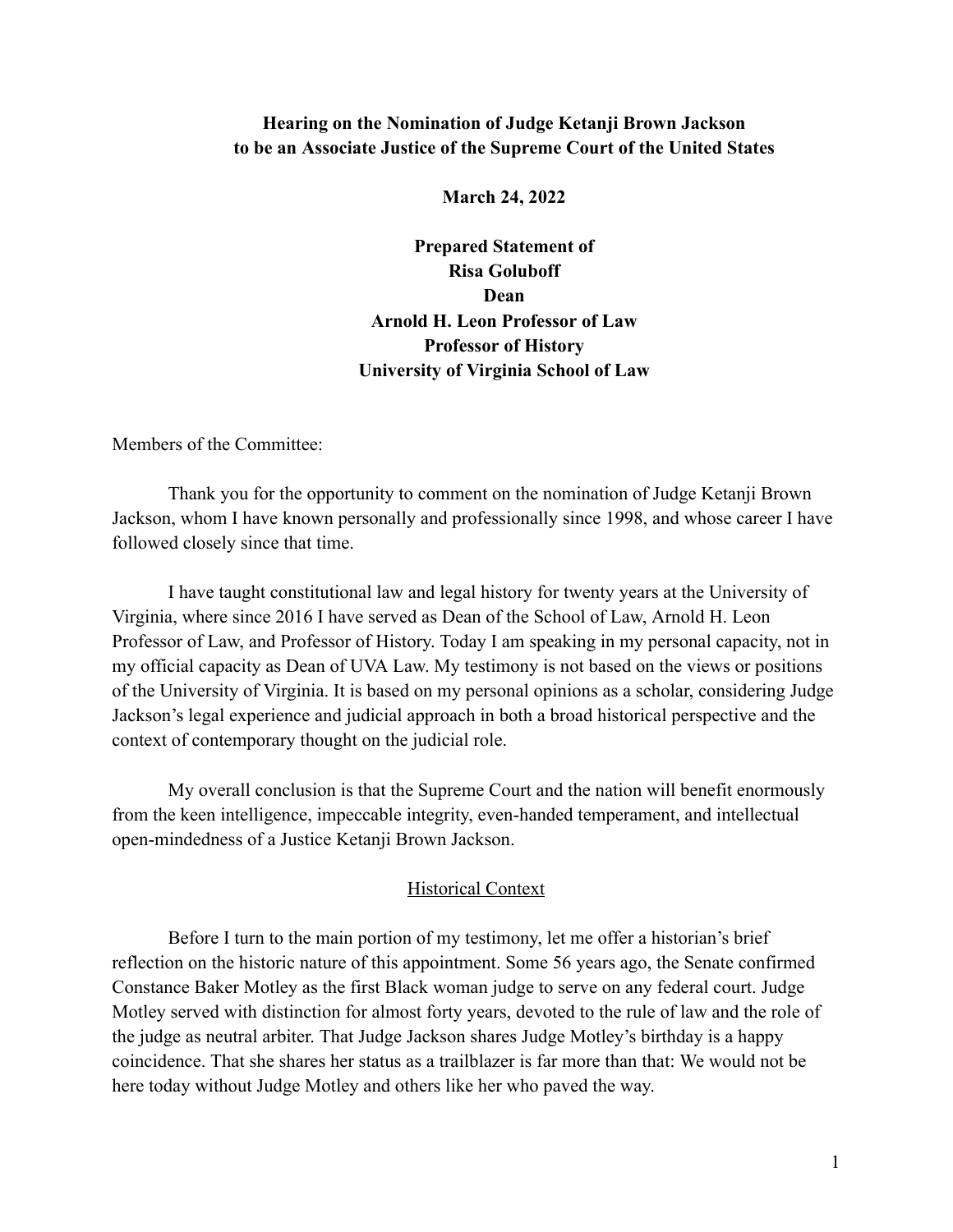## Qualifications

Judge Jackson is eminently qualified to serve on the Supreme Court of the United States. As you have already heard much about Judge Jackson's qualifications, I will use a few numbers to highlight how extraordinary they are in both what Judge Jackson has achieved and how well her achievements have prepared her for service on the Supreme Court: Judge Jackson holds two degrees from Harvard University, receiving Latin honors from both Harvard College and Harvard Law School. She has served as a law clerk to three federal judges, nominated by presidents of both parties. She has been confirmed to federal office three times by bipartisan Senate votes. She has spent 7 years of her career in private practice, and 19 in public service, including two years representing indigent criminal defendants as a federal public defender, 6 years working with and on the bipartisan United States Sentencing Commission, and 9 years serving as a judge on two federal courts, at both the trial and appellate levels.

This abbreviated litany of Judge Jackson's career makes clear that she will bring enormous distinction to the Supreme Court. It also highlights the tremendous breadth of Judge Jackson's legal experience, which will enrich both her own opinions as a justice and the collective deliberations of the Court. That Judge Jackson has represented clients across the spectrum from well-resourced corporations to the indigent and unpopular is testament not only to her robust embrace of every lawyer's obligation to serve the public but also to her commitment to the rule of law in an adversarial system in which every party is entitled–and criminal defendants are constitutionally entitled–to zealous advocacy. Her experience as a former trial judge, a trait shared by only one justice currently on the Court, bears special mention. The insights she has gained on the United States District Court for the District of Columbia will enhance the Supreme Court's understanding of the effects of its decisions on trial courts and their implementation of the law nationwide.

#### Judicial Approach

This brings me to my second point, about the salutary judicial approach Judge Jackson has developed out of this varied and extensive legal and judicial experience. As a trial judge, she has shown a deep and abiding respect for precedent and for the appropriately modest place of the judiciary in the constitutional scheme. She has written at length about the importance of *stare decisis*, not only "because it promotes the evenhanded, predictable, and consistent development of legal principles, fosters reliance on judicial decisions, and contributes to the actual and perceived integrity of the judicial process[,]" but also because of the "limiting function" it performs in maintaining the constitutional separation of powers.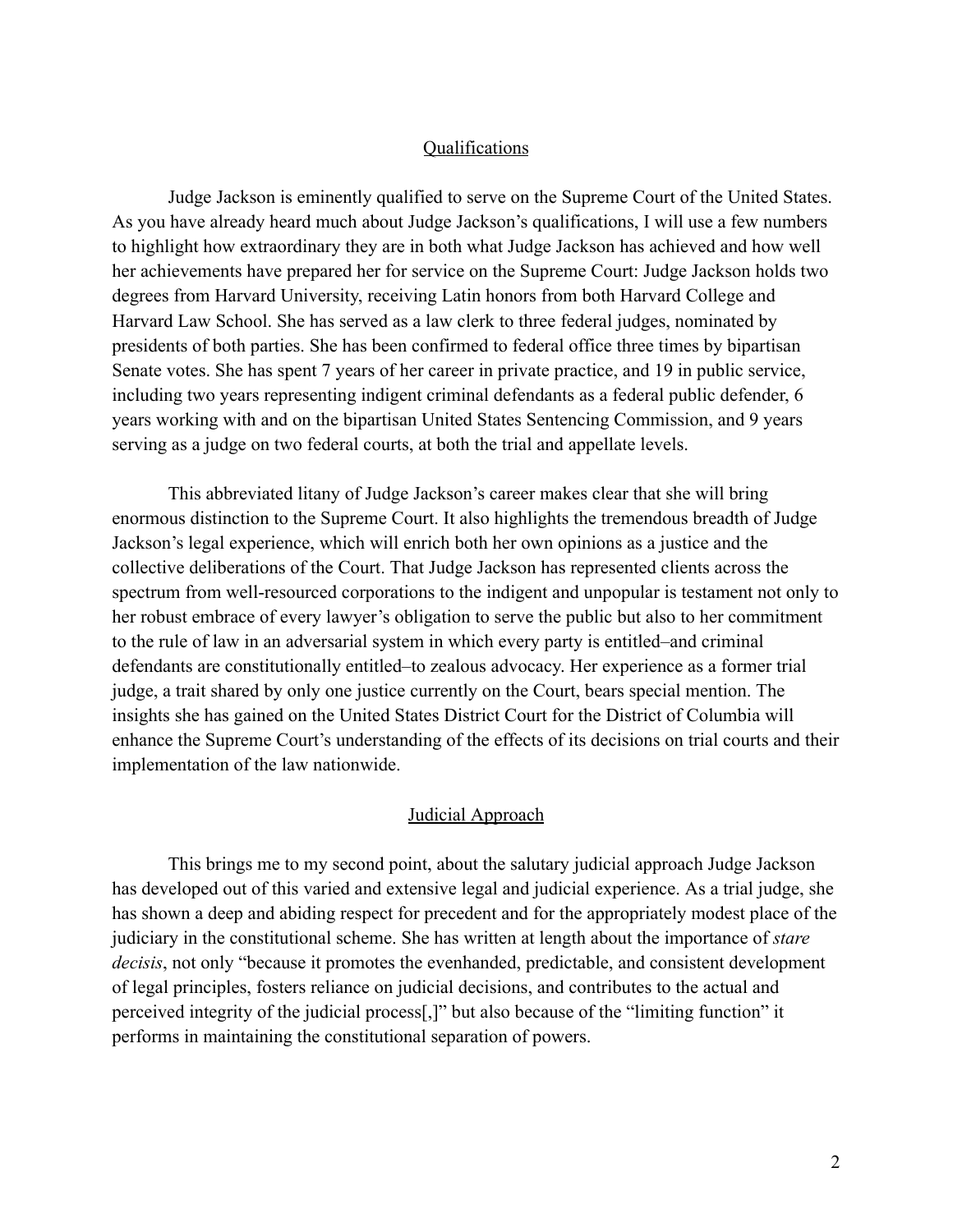To Judge Jackson, the role of the judge in the constitutional scheme is simultaneously crucial and modest. Her opinions reflect the rigor and nuance such an approach demands. They are fact-based and pragmatic, committed to precedent and the rule of law, open-minded and analytical, careful and accessible. Across the more than 500 cases Judge Jackson has decided, whether the matters at hand concerned environmental regulation or immigration law, criminal charges or alleged employment discrimination, possible civil rights violations or administrative law questions, she has found in favor of both plaintiffs and defendants, for individuals, nonprofits, businesses, and the government. One cannot presume what Judge Jackson's ruling will be based on the parties' political affiliations, positions in the world, or other characteristics. Rather, what remains constant across these hundreds of opinions is Judge Jackson's commitment to serving as a neutral arbiter whose role is to apply precedents to the facts before her, maintain procedural consistency, reason with common sense and humanity, and do justice for the parties before her in accordance with the rule of law.

These traits place Judge Jackson in the heartland and mainstream of the American judicial tradition. That tradition calls for opinions that are carefully written, committed to getting the law and the facts right, intent on applying existing precedent to the case at hand, and dedicated to the rule of law and the integrity of the judicial process. These are the essential characteristics of Judge Jackson's opinions.

### Judge Jackson and Justice Breyer

My final point is personal as well as scholarly, and it concerns the connection between Judge Jackson and the justice who has most recently held what is known as "Seat Two" on the Supreme Court: Justice Stephen G. Breyer, for whom Judge Jackson and I both clerked. Judge Jackson is very much her own judge. She has developed her judicial approach in the context of her own experience and the mainstream currents of judicial thought in the twenty-first century. That said, Judge Jackson's intellectual curiosity and open mind, her concern for the facts, and the care and clarity she brings to her analysis of the law all resemble the justice she has been nominated to succeed.

Two shared traits are particularly noteworthy. Like Justice Breyer, Judge Jackson's deep patriotism and love of country have motivated a career dedicated overwhelmingly to public service. Also like Justice Breyer, Judge Jackson came by that patriotism and call to serve through her upbringing. She absorbed those values from family members who dedicated their professional lives to such service–in education, law enforcement, and the military. Judge Jackson believes as deeply as Justice Breyer in American values and the value of the American Constitution.